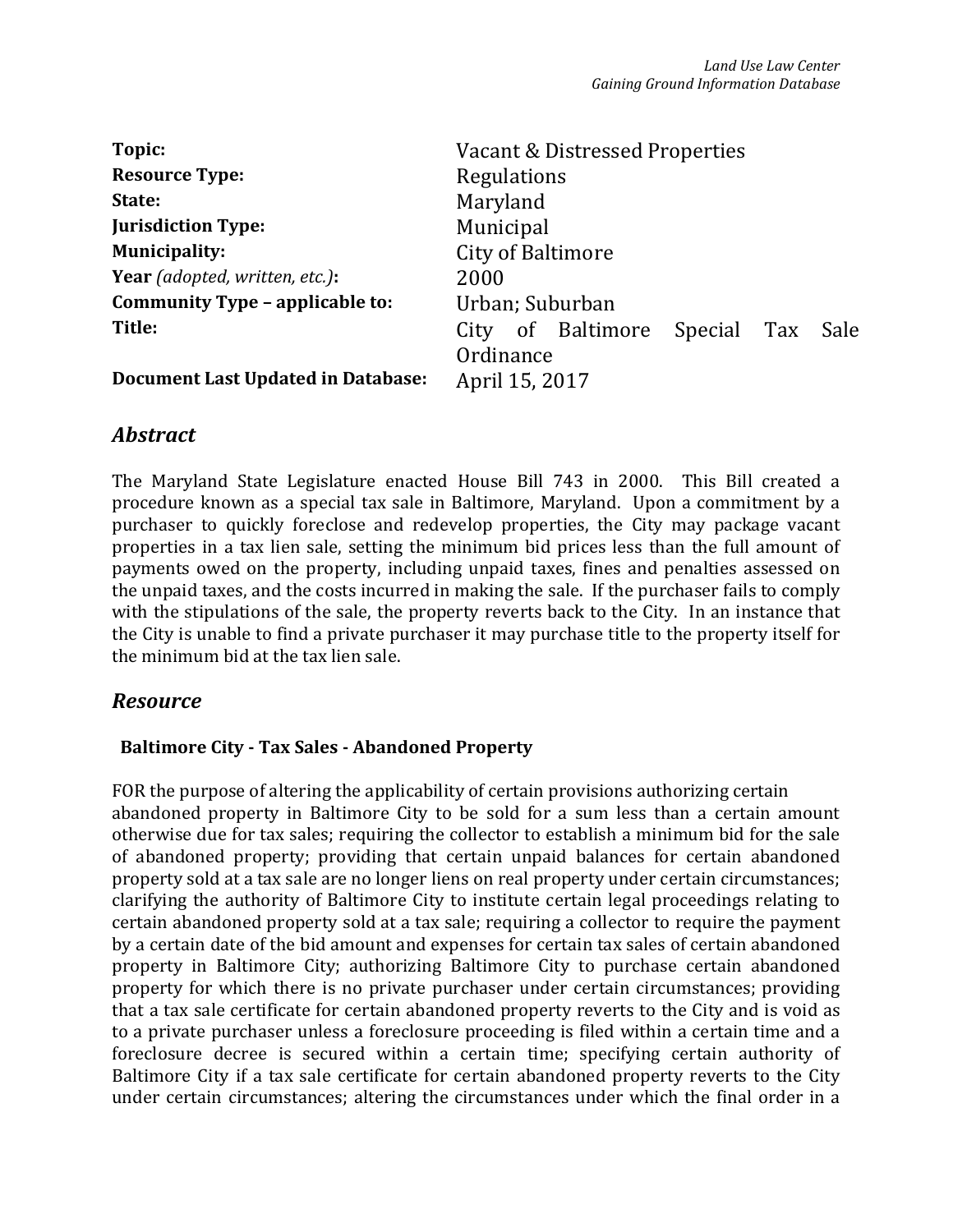foreclosure proceeding brought by the City for certain abandoned property shall include a certain judgment against the person liable for taxes prior to the sale; repealing a provision prohibiting certain judgments for unpaid taxes on certain abandoned property in Baltimore City from being executed against the primary residence of the judgment debtor; providing that if a judgment foreclosing all rights of redemption is set aside, the amount required to redeem the property includes certain costs incurred with respect to development of property; limiting the recovery of a petitioner who files damages in an action to reopen a judgment or recover damages on certain grounds with respect to abandoned property in Baltimore City to the fair market value of the property at the time of sale; providing that certain final judgments of foreclosure for certain abandoned property in Baltimore City are void under certain circumstances; and generally relating to tax sales of certain abandoned property in Baltimore City.

# Article - Tax - Property

## 14-817.

(c) (1) In Baltimore City, ABANDONED PROPERTY CONSISTING OF EITHER A VACANT LOT OR IMPROVED property cited as vacant and [abandoned] UNFIT FOR HABITATION on a housing or building violation notice may be sold for a sum less than the total amount of:

(i) all taxes on the property that are certified to the collector under § 14-810 of this subtitle;

(ii) interest and penalties on the taxes; and

(iii) expenses incurred in making the sale.

 (2) THE COLLECTOR SHALL ESTABLISH A MINIMUM BID FOR ABANDONED PROPERTY SOLD UNDER THIS SUBSECTION.

[(2)] (3) The person responsible for the taxes prior to the sale shall remain liable to the collector for the difference between the amount received in the tax sale under this section and the taxes, interest, penalties, and expenses remaining after the sale.

[(3)] (4) The balance remaining after the tax sale shall be included in the amount necessary to redeem the property under § 14-828 of this subtitle.

[(4)] (5) In a proceeding to foreclose the right of redemption under this subtitle, the complaint shall request a judgment for the city in the amount of the balance [otherwise due under this section].

(6) THE BALANCE REMAINING AFTER THE TAX SALE IS NO LONGER A LIEN ON THE PROPERTY WHEN: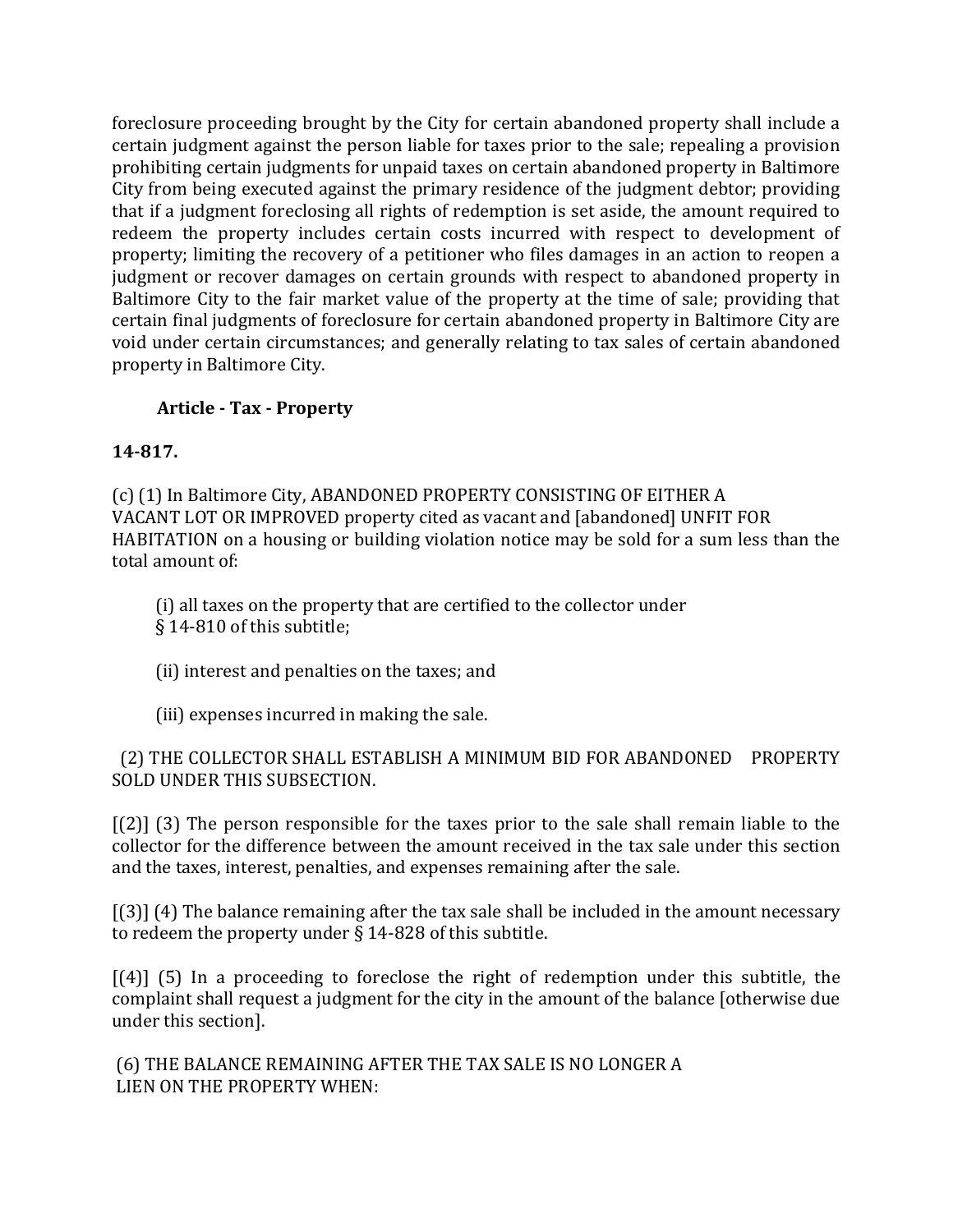(I) A JUDGMENT IS ENTERED FORECLOSING THE OWNER'S RIGHT OF REDEMPTION;

(II) THE DEED IS RECORDED; AND

 (III) ALL LIENS ACCRUING SUBSEQUENT TO THE DATE OF SALE ARE PAID IN FULL.

## (7) THE MAYOR AND CITY COUNCIL MAY INSTITUTE A SEPARATE ACTION TO COLLECT THE BALANCE AT ANY TIME WITHIN 7 YEARS AFTER THE TAX SALE IF THE PLAINTIFF IS A PRIVATE PURCHASER.

### 14-818.

(a) (1) (i) The payment of the purchase price and the high-bid premium, if any, shall be on the terms required by the collector. Except as provided in [subparagraph (ii)] SUBPARAGRAPHS (II) AND (III) of this paragraph and § 14-826 of this subtitle, the collector shall require the purchaser to pay, not later than the day after the sale, the full amount of taxes due on the property sold, whether the taxes are in arrears or not, together with interest and penalties on the taxes, expenses incurred in making the sale, and the high-bid premium, if any. The residue of the purchase price remains on credit.

(ii) In Washington County, the collector shall require the purchaser to pay on the day of the sale the full amount of taxes due on the property sold, whether the taxes are in arrears or not, together with interest and penalties on the taxes, and expenses incurred in making the sale.

 (III) IN BALTIMORE CITY, WHEN ABANDONED PROPERTY IS SOLD FOR LESS THAN THE FULL AMOUNT OF TAXES DUE ON THE PROPERTY, THE COLLECTOR SHALL REQUIRE THE PURCHASER TO PAY, NOT LATER THAN THE DAY AFTER THE SALE:

1. THE FULL AMOUNT BID; AND

### 2. THE EXPENSES INCURRED IN MAKING THE SALE.

(2) After the final decree has been passed foreclosing the right of redemption in any property, the collector may not execute or deliver a deed to any purchaser other than the governing body of a county until the balance of the purchase price has been paid in full, together with all taxes and interest and penalties on the taxes accruing after the date of sale.

(3) On receiving the balance and after accrued taxes and interest and penalties on the taxes, the collector shall execute and deliver a proper deed to the purchaser.

(4) Any balance over the amount required for the payment of taxes, interest, penalties, and costs of sale shall be paid by the collector to: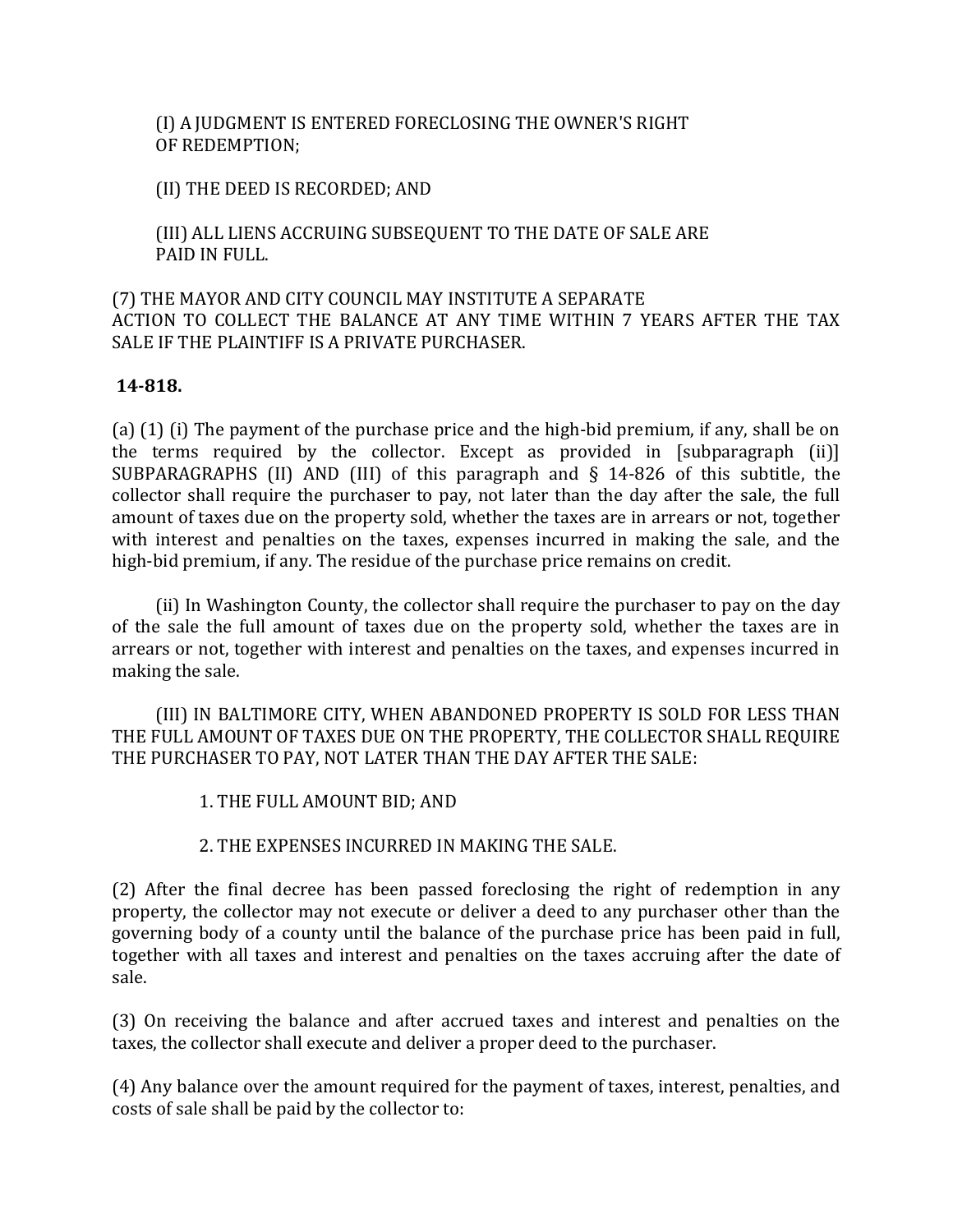(i) the person entitled to the balance; or

(ii) when there is a dispute regarding payment of the balance, a court of competent jurisdiction pending a court order to determine the proper distribution of the balance.

### 14-820.

(a) The collector shall deliver to the purchaser a certificate of sale under the collector's hand and seal, or by the collector's authorized facsimile signature, acknowledged by the collector as a conveyance of land, which certificate shall set forth:

(1) that the property described in it was sold by the collector to the purchaser;

(2) the date of the sale;

(3) the amount for which the property was sold;

(4) the total amount of taxes due on the property at the time of sale together with interest, penalties and expenses incurred in making the sale;

(5) a description of the property in substantially the same form as the description appearing on the collector's tax roll. If the property is unimproved or has no street number, and the collector has procured a description of the property from the county or municipal corporation surveyor, this description shall be included in the certificate of sale. In Garrett County a copy of the description as required by § 14-813(f) of this subtitle, as that section relates specifically to Garrett County, shall be included in the certificate of sale;

(6) a statement that the rate of redemption is 6% a year, except as provided in subsection (b) of this section;

(7) the time when an action to foreclose the right of redemption may be instituted; and

(8) (I) that the certificate will be void unless foreclosure proceedings are brought within 2 years from the date of the certificate; or

(II) THAT UNLESS FORECLOSURE PROCEEDINGS ARE BROUGHT WITHIN 3 MONTHS FROM THE DATE OF THE CERTIFICATE TO ANY ABANDONED PROPERTY in Baltimore City[, with respect to any property which was cited as vacant and abandoned on a housing or building violation notice outstanding on the date of tax sale, within 1 year from the date of the certificate] SOLD UNDER § 14-817(C)(1) OF THIS SUBTITLE, THE CERTIFICATE:

1. IS VOID AS TO A PRIVATE PURCHASER; AND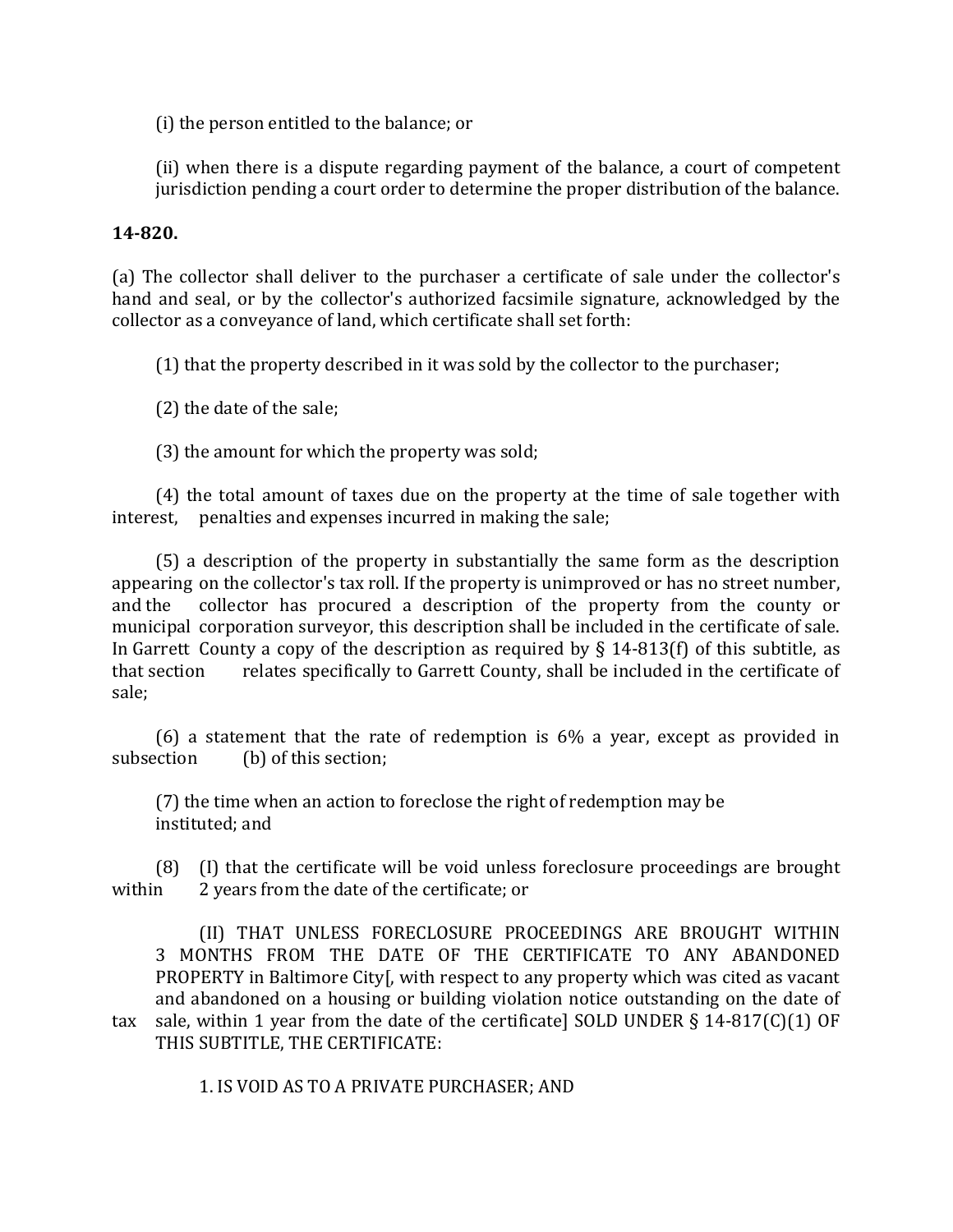#### 2. REVERTS TO THE MAYOR AND CITY COUNCIL FOR A PERIOD OF 2 YEARS FROM THE DATE OF THE TAX SALE.

(b) The rate of redemption is 6% a year except:

(1) in Allegany County the rate is 6% a year or as fixed by the County Commissioners;

(2) in Anne Arundel County the rate is 6% a year or as fixed by a law of the County Council;

(3) in Baltimore City the rate is 6% a year or as fixed by a law of the City Council;

(4) in Baltimore County the rate is 6% a year or as fixed by a law of the County Council;

(5) in Cecil County the rate is 6% a year or as fixed by the County Commissioners;

(6) in Calvert County the rate is 10% a year or as fixed by the County Commissioners;

(7) in Caroline County the rate is 10% a year or as fixed by the County Commissioners;

(8) in Carroll County the rate is 14% a year or as fixed by the County Commissioners;

(9) in Dorchester County the rate is 10% a year or as fixed by the County Commissioners;

(10) in Frederick County the rate is 6% a year or as fixed by the County Commissioners;

(11) In Garrett County the rate is 10% a year or as fixed by the County Commissioners;

(12) in Harford County the rate is 6% a year or as fixed by a law of the County Council;

(13) in Howard County the rate is 6% a year or as fixed by a law of the County Council;

(14) in Kent County the rate is 6% a year or as fixed by the County Commissioners;

(15) in Montgomery County the rate is  $6\%$  a year or as fixed by a law of the County Council;

(16) in Prince George's County the rate is 6% a year or as fixed by a law of the County Council;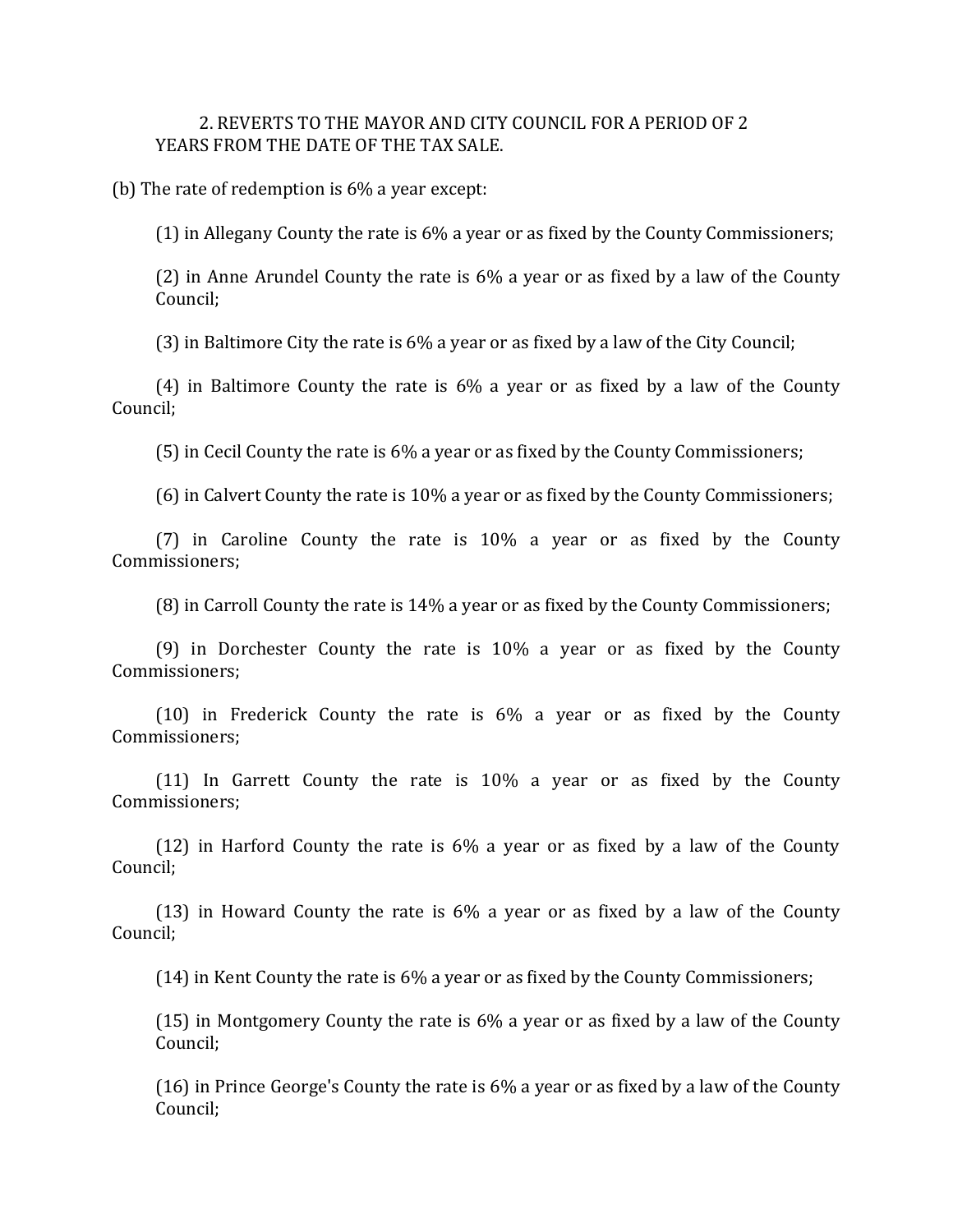(17) in Queen Anne's County the rate is  $6\%$  a year or as fixed by the County Commissioners;

(18) in Somerset, Charles, Wicomico, and Worcester Counties the rate is 6% a year or as fixed by the County Commissioners or by a law of the County Council;

(19) in Talbot County the rate is 6% a year or as fixed by a law of the County Council; and

(20) in Washington County the rate is 6% a year or as fixed by the County Commissioners.

(c) The certificate of sale shall be in substantially the following form:

"I, .........., Collector of Taxes for the State of Maryland and the .......... of ........, certify that on ......., [19] 20...., I sold to ........, at public auction for the sum of .......... Dollars and ......... Cents, of which ...... Dollars has been paid, the property in ......... described as ........ and assessed to ......... The property described in this certificate is subject to redemption. On redemption the holder of the certificate will be refunded the sums paid on account of the purchase price together with interest at the rate of 6% a year from the date of payment to the date of redemption (except as stated in subsection (b) of § 14-820 of the Tax - Property Article of the Annotated Code of Maryland), together with all other amounts specified by Chapter 761 of the Acts of 1943, and acts that amend that chapter. The balance due on account of the purchase price and all taxes, together with interest and penalties on the taxes, accruing after the date of sale, must be paid to the Collector before a deed can be delivered to the purchaser. After .........., [19] 20...., a proceeding can be brought to foreclose all rights of redemption in the property. This certificate will be void unless such a proceeding is brought within 2 years from the date of this certificate, except that in Baltimore City, with respect to any ABANDONED property [which was] CONSISTING OF A VACANT LOT OR IMPROVED PROPERTY cited as vacant and [abandoned] UNFIT FOR HABITATION on a housing or building violation notice outstanding on the date of the tax sale, the certificate will REVERT TO THE MAYOR AND CITY COUNCIL AND WILL be void AS TO THE PRIVATE PURCHASER AT TAX SALE unless such a proceeding is brought within [1 year] 3 MONTHS from the date of the certificate.

Witness my hand and seal, this ....... day of ......, [19] 20...................

............................... COLLECTOR" (To be followed by acknowledgment).

# 14-824.

(A) [The] EXCEPT AS PROVIDED IN SUBSECTION (B) OF THIS SECTION, THE governing body of a county or other taxing agency shall buy in and hold any property in their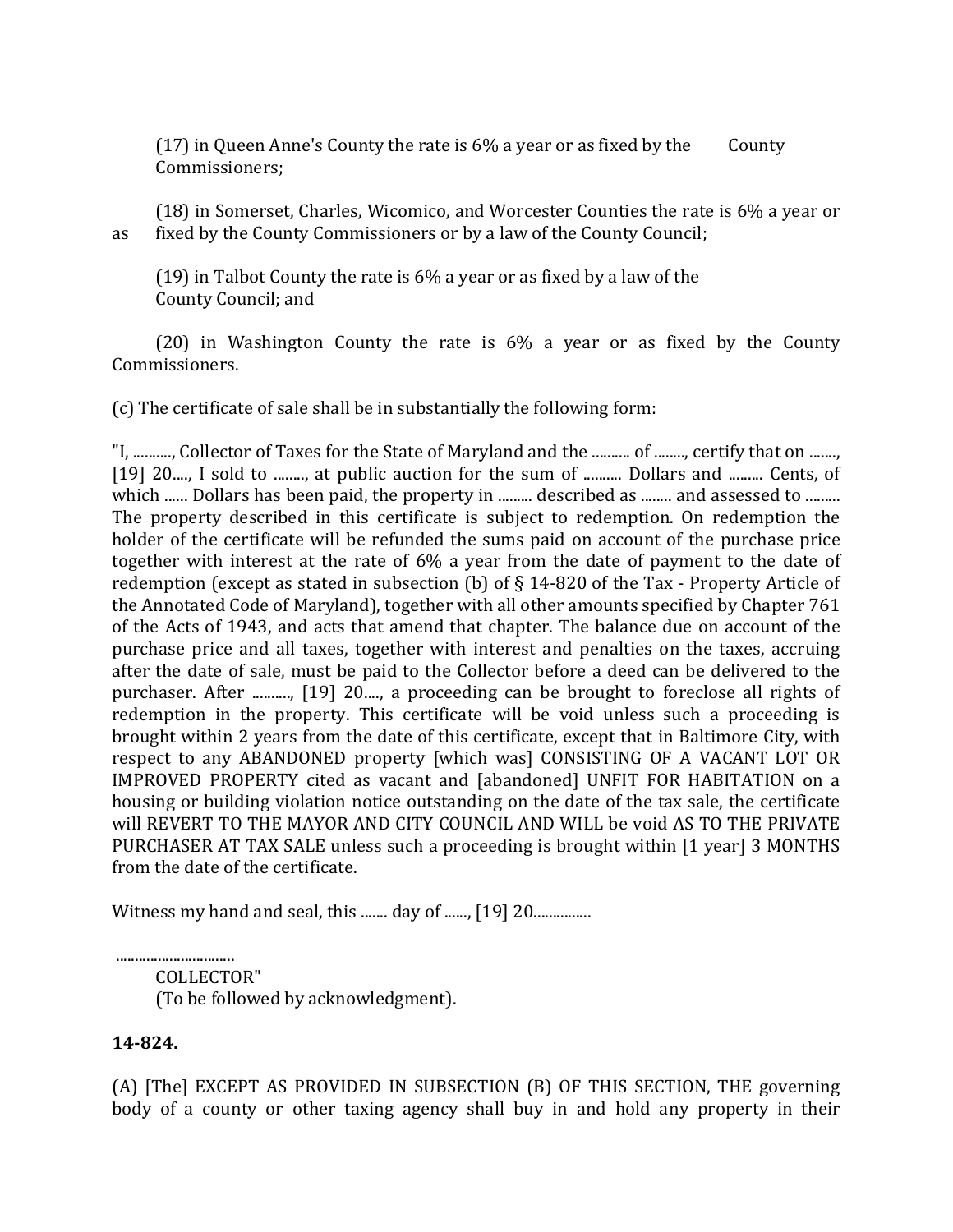respective counties offered for sale for nonpayment of any taxes for which there is no private purchaser.

(B) THE MAYOR AND CITY COUNCIL OF BALTIMORE CITY MAY BUY IN AND HOLD ANY ABANDONED PROPERTY FOR WHICH THERE IS NO PRIVATEPURCHASER FOR THE AMOUNT OF THE MINIMUM BID SET PURSUANT TO § 14-817(C)(2) OF THIS SUBTITLE.

(C) The governing body of the county and other taxing agency have the same rights and remedies with regard to the property as other purchasers, including the right to foreclose the right of redemption.

(D) A certificate of sale in the form provided in this subtitle shall be issued by the collector in the name of the Mayor and City Council of Baltimore City or the governing body of the county or other taxing agency.

## 14-833.

(c) (1) The certificate is void unless a proceeding to foreclose the right of redemption is filed within 2 years of the date of the certificate of sale.

(2) In Baltimore City[, with respect to any property which was cited as vacant and abandoned on a housing or building violation notice outstanding on the date of the tax sale, the] A certificate FOR ABANDONED PROPERTY REVERTS TO THE MAYOR AND CITY COUNCIL AND is void AS TO THE PRIVATE PURCHASER AT TAX SALE unless:

(i) a proceeding to foreclose the right of redemption is filed within [1 year] 3 MONTHS of the date of the certificate of sale; and

 (ii) unless the holder is granted an extension by the court due to a showing of extraordinary circumstances beyond the certificate holder's control, the holder secures a decree from the circuit court in which the foreclosure proceeding was filed within [2 years] 18 MONTHS from the date of the filing of the foreclosure proceeding.

(d) (1) If a certificate is void under subsection (c) of this section, then any right, title, and interest of the holder of the certificate of sale, in the property sold shall cease and all money received by the collector on account of the sale shall be deemed forfeited, and shall be applied by the collector on the taxes in arrears on the property.

(2) IF A CERTIFICATE FOR ABANDONED PROPERTY REVERTS TO THE MAYOR AND CITY COUNCIL OF BALTIMORE CITY UNDER THIS SECTION, THE MAYOR AND CITY COUNCIL MAY:

(I) FILE A FORECLOSURE PROCEEDING IN ITS OWN NAME; OR

(II) 1. RESELL THE CERTIFICATE; AND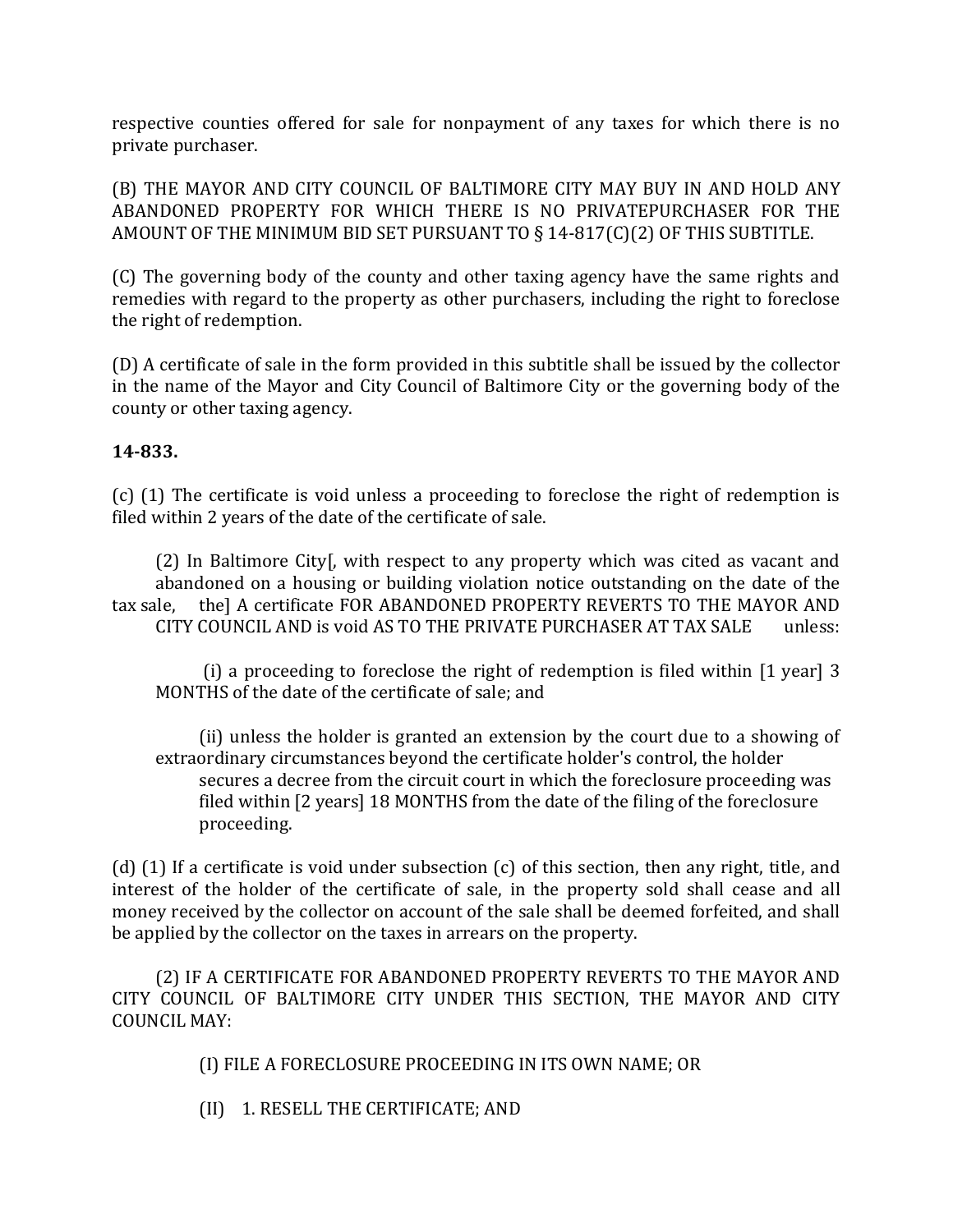### 2. APPLY ALL MONEY RECEIVED ON ACCOUNT OF THE SALE TO ANY OUTSTANDING BALANCE REMAINING AFTER THE SALE ON THE TAX DEBT OWED BY THE PREVIOUS OWNER OF THE ABANDONED PROPERTY.

### 14-835.

(a) A person shall file a complaint in the circuit court for the county in which the land is located, that states:

(1) the fact of the issuance of the certificate of sale;

(2) a description of the property in substantially the same form as the description appearing on the certificate of tax sale and, if the person chooses, any description of the property that appears in the land records;

(3) the fact that the property has not been redeemed by any party in interest;

(4) a request for process to be served on the defendants named in the complaint;

(5) a request for an order of publication directed to all parties in interest in the property;

(6) a request that the court pass a judgment that forecloses all rights of redemption of the defendants and any other person having any interest in the property;

(7) a description of the amount necessary for redemption including the amount paid out at the tax sale; and

(8) for vacant and abandoned property in Baltimore City sold TO BALTIMORE CITY for a sum less than the amount due under § 14-817 of this subtitle, a request that the court pass a judgment for the City and against the person liable for the taxes prior to the sale in the amount of the unpaid taxes, interest, penalties, and expenses otherwise due in a tax sale.

### 14-843.

(b) (1) Except as provided in paragraph (2) of this subsection, in Allegany County, Anne Arundel County, Baltimore City, Baltimore County, Calvert County, Caroline County, Carroll County, Cecil County, Charles County, Dorchester County, Frederick County, Garrett County, Harford County, Howard County, Kent County, Prince George's County, Queen Anne's County, St. Mary's County, Somerset County, Washington County, Wicomico County, and Worcester County, the plaintiff or holder of a certificate of sale is not entitled to be reimbursed for expenses incurred within 4 months after the date of sale.

(2) This subsection does not apply to property for which the holder: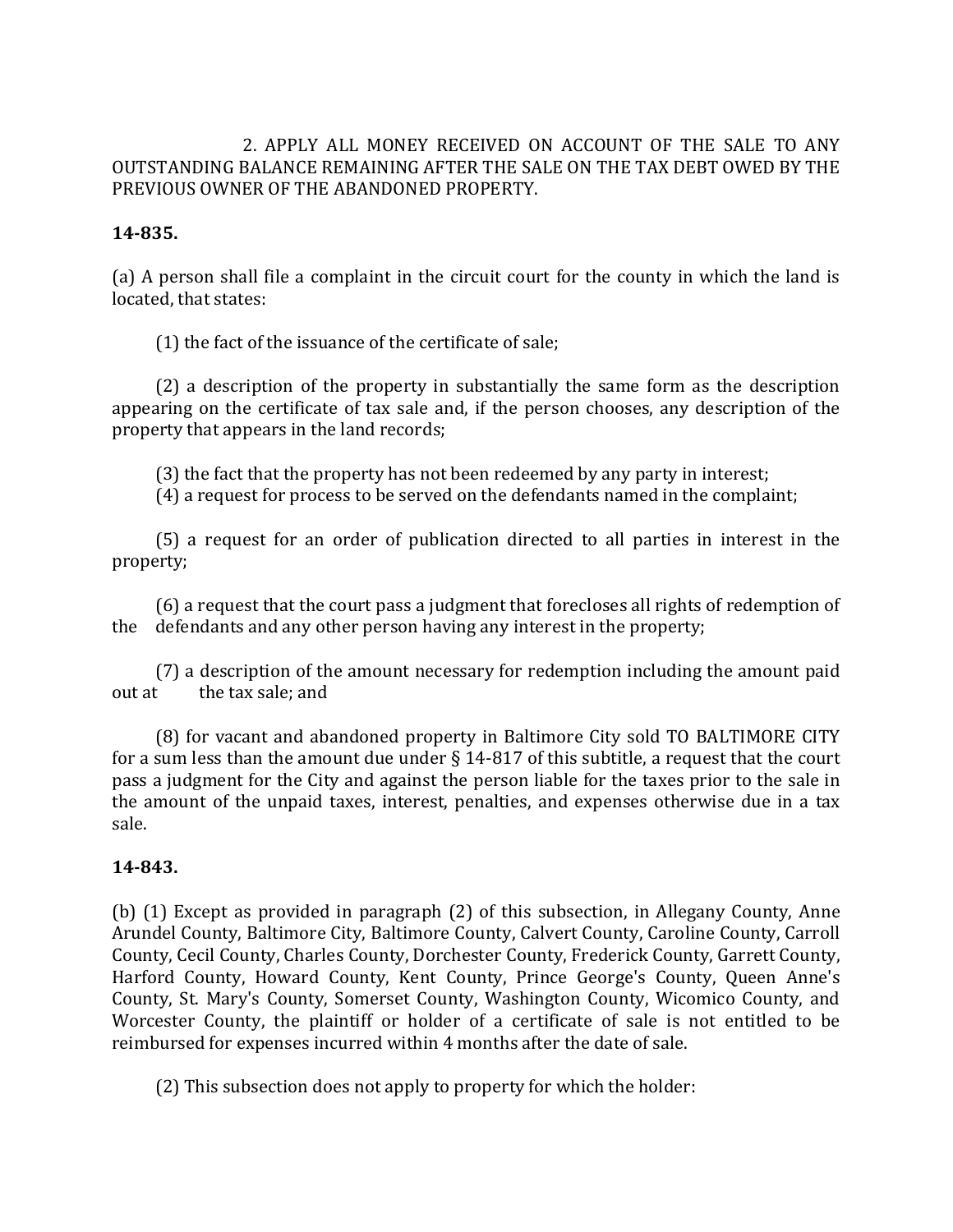(I) may file a complaint any time after 60 days from the date of sale, pursuant to § 14-833(e) of this [title] SUBTITLE; OR

### (II) MUST FILE A COMPLAINT WITHIN 3 MONTHS FROM THE DATE OF SALE, PURSUANT TO § 14-833(C)(2) OF THIS SUBTITLE.

### 14-844.

(e) [(1)] In Baltimore City[, in the event that the person liable for taxes prior to the tax sale has been personally served with process,] where [vacant and] abandoned property has been sold for a sum less than the amount due under § 14-817 of this subtitle, IN A FORECLOSURE PROCEEDING BROUGHT BY THE MAYOR AND CITY COUNCIL, the final order shall include a judgment in favor of the city and against the person liable for taxes prior to the sale, in the amount of the unpaid taxes, interest, penalties, and expenses otherwise due in a tax sale.

[(2) A judgment pursuant to this subsection may not be executed against the primary personal residence of the judgment debtor. This paragraph does not limit or restrict any other right or remedy available to the City for the collection or enforcement of taxes or other amounts due from the debtor.]

#### 14-845.

(a) A court in the State may not reopen a judgment rendered in a tax sale foreclosure proceeding except on the ground of lack of jurisdiction or fraud in the conduct of the proceedings to foreclose; however, no reopening of any judgment on the ground of constructive fraud in the conduct of the proceedings to foreclose shall be entertained by any court unless an application to reopen a judgment rendered is filed within 1 year from the date of the judgment.

(b) If the judgment of the court foreclosing all rights of redemption is set aside, the amount required to redeem is the amount required by this subtitle, and in addition, the reasonable value, at the date the judgment is set aside, of all improvements made on the property AND ALL COSTS INCURRED WITH RESPECT TO DEVELOPMENT OF THE PROPERTY by the purchaser and the purchaser's successors in interest.

(C)

(1) IN BALTIMORE CITY, WITH RESPECT TO ABANDONED PROPERTY, A PETITIONER WHO FILES AN ACTION TO REOPEN A JUDGMENT OR TO RECOVER DAMAGES ON THE GROUND OF CONSTRUCTIVE FRAUD OR INADEQUATE NOTICE<br>MUST FILE WITHIN 1 YEAR SHALL BE FILED WITHIN 3 YEARS FROM THE DATE OF MUST FILE WITHIN 1 YEAR SHALL BE FILED WITHIN 3 JUDGMENT AND MAY NOT RECOVER MORE THAN THE.

(2) DAMAGES IN AN ACTION UNDER PARAGRAPH (1) OF THIS SUBSECTION MAY NOT EXCEED THE FAIR MARKET VALUE OF THE PROPERTY AT THE TIME OF SALE.